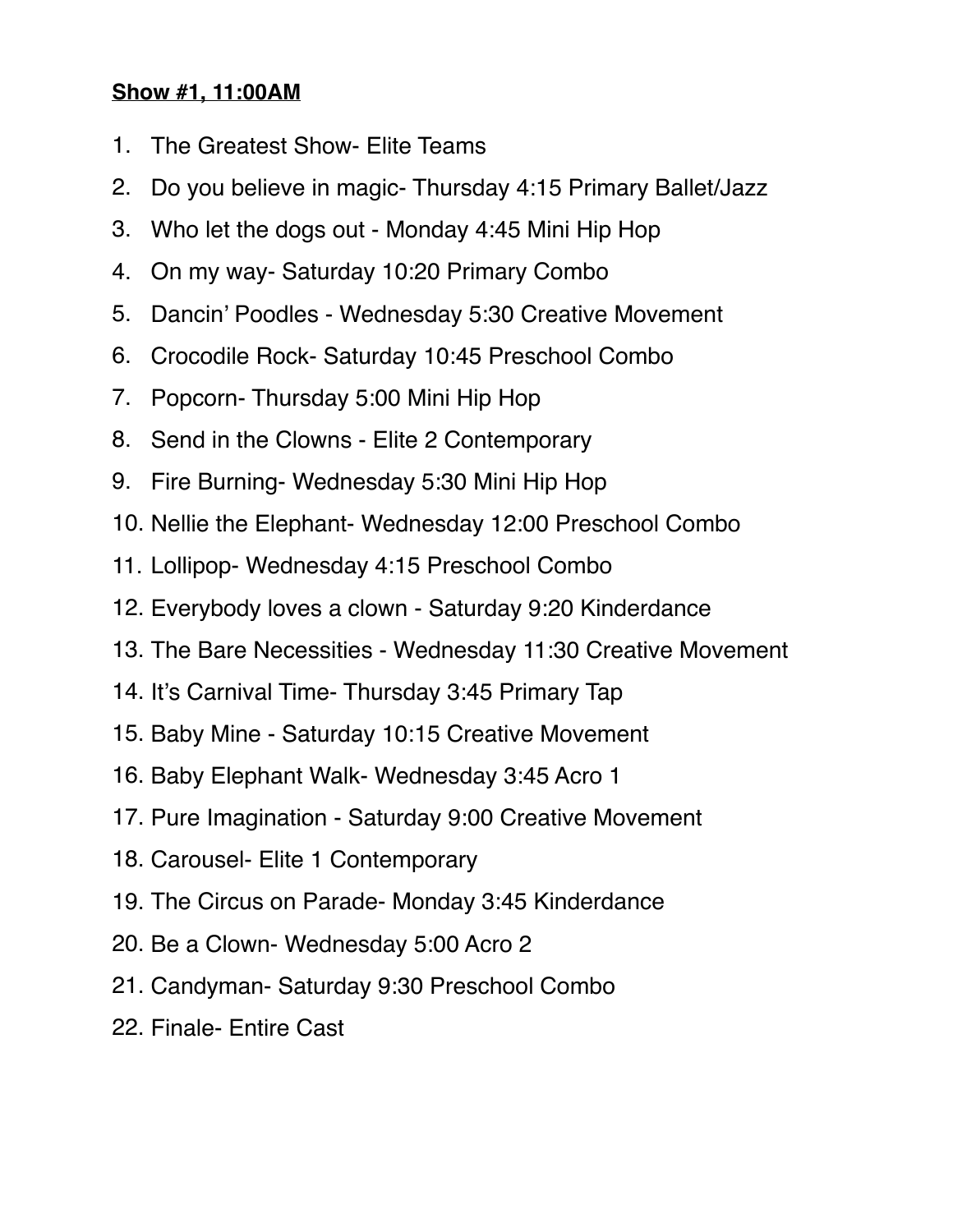## **Show #2, 1:30pm**

- 1. The Greatest Show- Elite Teams
- 2. Stole the Show- Excel Lyrical
- 3. Intergalactic Circus of Wonders- Platinum Tap
- 4. Join the Circus- Diamond Tap
- 5. Tightrope Walkers- Monday 5:15 Ballet 7-811
- 6. Kooza dance- Cirque Du Soleil- Tuesday 7:45 Tap 11+
- 7. Ushers— Elite 1 Tap
- 8. Tightrope- Excel Jazz
- 9. Roar, Can't be Tamed- Wednesday 6:00 Hip hop 9-11
- 10. FunHouse- Elite 2 Tap
- 11. The Lion Parade- Wednesday 6:00 Acro 3
- 12. Clown- Monday 7:45 Lyrical 11+
- 13. Clown Car- Monday 5:45 Jazz 9-10
- 14. Carousel- Elite 1 Contemporary
- 15. Freak Show- Mini Hip Hop Crew
- 16. Freaks like me- Thursday 3:45 Jazz 7-8
- 17. Upside Down- Alexa & Gianna
- 18. The Goldenwing Circus- Friday 5:45 Primary Ballet/Jazz
- 19. The Last Circus- Wednesday 8:15 Hip hop 11+
- 20. Wild Horses- Thursday 6:45 Lyrical 9-10
- 21. Magic Man- Tuesday 6:45 Jazz 11+
- 22. Tip toe on the Tightrope- Saturday 11:30 Lyrical 7-8
- 23. I want Candy- Diamond Jazz
- 24. Intermission- 10 minute Break